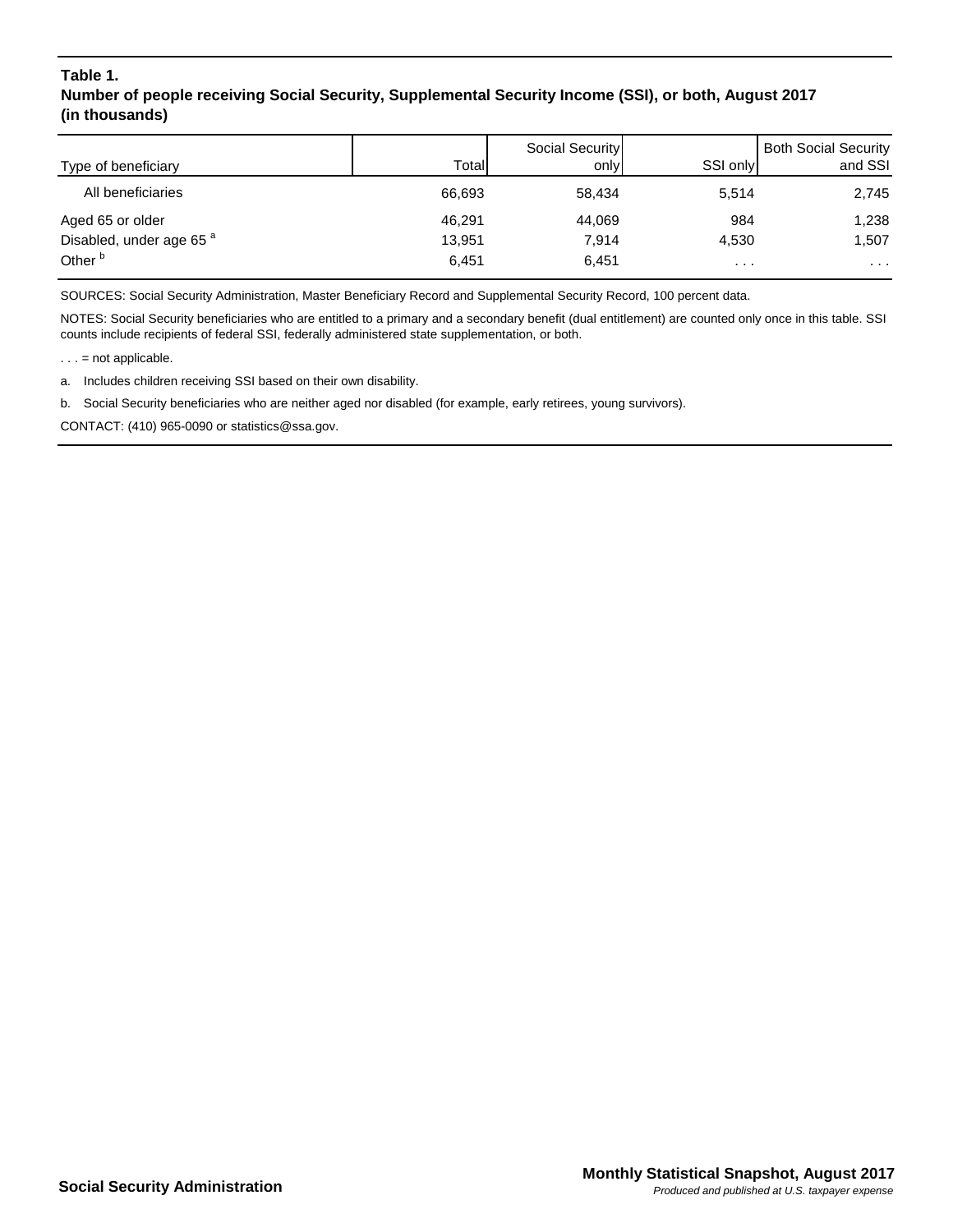## **Table 2. Social Security benefits, August 2017**

|                                 | <b>Beneficiaries</b> |         | Total monthly      |                   |
|---------------------------------|----------------------|---------|--------------------|-------------------|
|                                 | <b>Number</b>        |         | benefits (millions | Average monthly   |
| Type of beneficiary             | (thousands)          | Percent | of dollars)        | benefit (dollars) |
| Total                           | 61,591               | 100.0   | 77,483             | 1,258.02          |
| Old-Age and Survivors Insurance | 51,134               | 83.0    | 66,631             | 1,303.08          |
| <b>Retirement benefits</b>      | 45,158               | 73.3    | 59,888             | 1,326.18          |
| <b>Retired workers</b>          | 42,124               | 68.4    | 57,758             | 1,371.14          |
| Spouses of retired workers      | 2,372                | 3.9     | 1,694              | 714.00            |
| Children of retired workers     | 662                  | 1.1     | 436                | 658.88            |
| Survivor benefits               | 5,976                | 9.7     | 6,744              | 1,128.47          |
| Children of deceased workers    | 1,867                | 3.0     | 1,565              | 838.56            |
| Widowed mothers and fathers     | 130                  | 0.2     | 124                | 954.51            |
| Nondisabled widow(er)s          | 3,719                | 6.0     | 4,868              | 1,308.83          |
| Disabled widow(er)s             | 259                  | 0.4     | 185                | 715.28            |
| Parents of deceased workers     |                      | (L)     |                    | 1,162.07          |
| Disability Insurance            | 10,457               | 17.0    | 10,851             | 1,037.68          |
| Disabled workers                | 8,742                | 14.2    | 10,244             | 1,171.84          |
| Spouses of disabled workers     | 129                  | 0.2     | 42                 | 326.76            |
| Children of disabled workers    | 1,586                | 2.6     | 565                | 356.16            |

SOURCE: Social Security Administration, Master Beneficiary Record, 100 percent data.

NOTE:  $(L)$  = less than 0.05 percent.

CONTACT: (410) 965-0090 or statistics@ssa.gov.